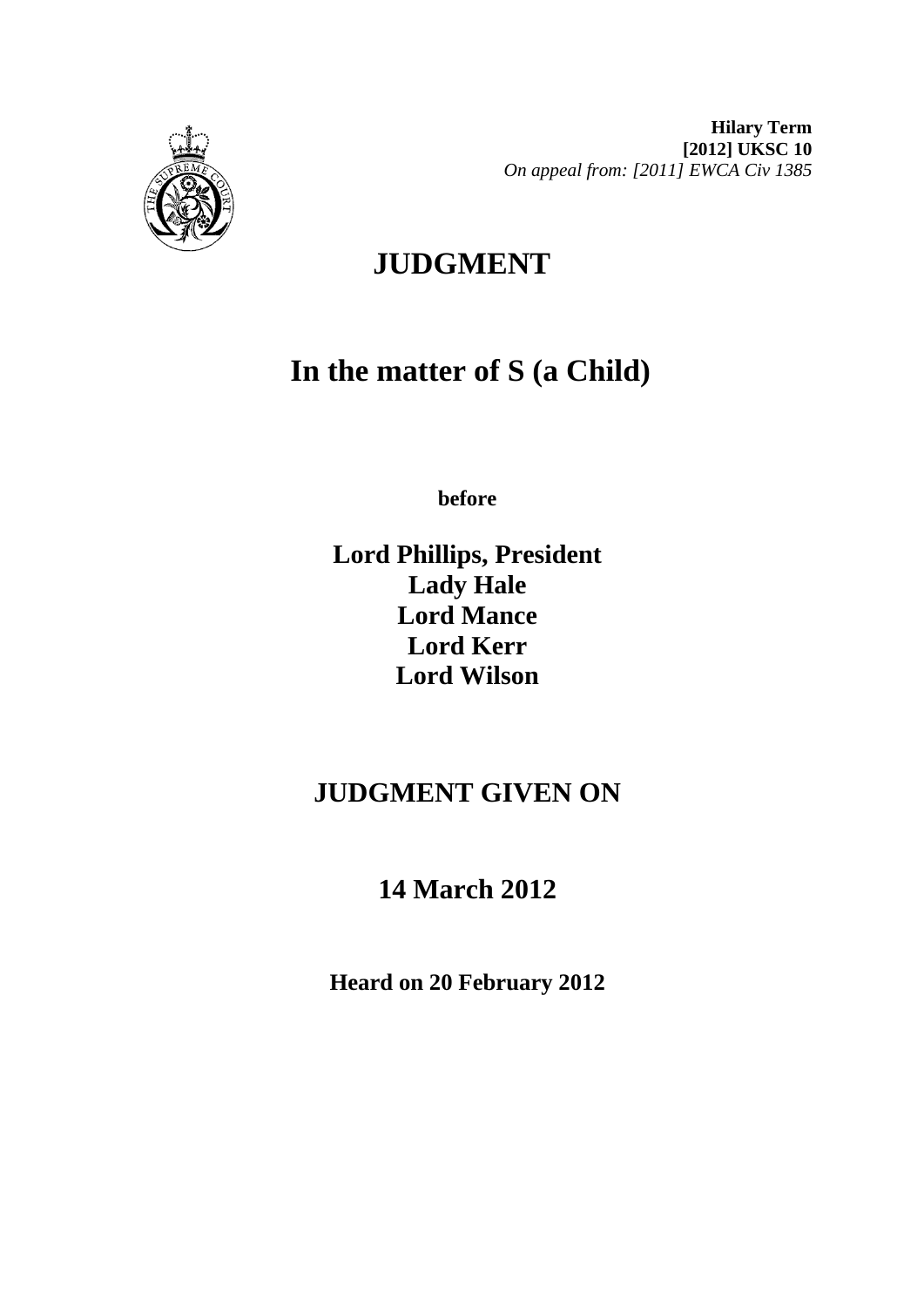*Appellant* Respondent James Turner QC **Authority Respondent** Anthony Kirk **C** Geraldine More O'Ferrall (Instructed by Rosleys Solicitors)

*Intervener (Reunite International Child Abduction Centre)*  Henry Setright QC Edward Devereux (Instructed by Dawson Cornwell)

Anthony Kirk QC<br>Nicholas Anderson (Instructed by Lyons Davidson)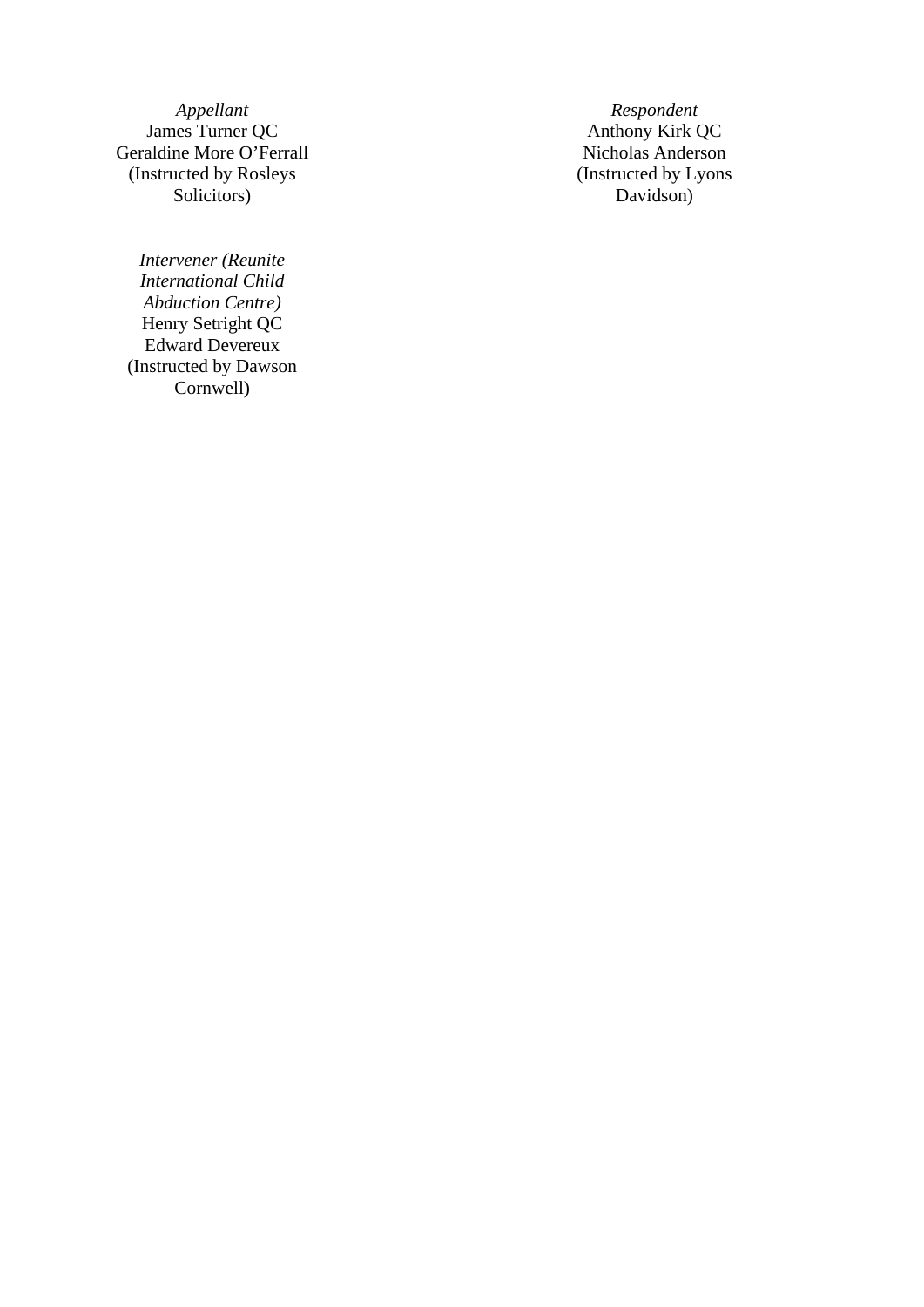### **LORD WILSON (DELIVERING THE JUDGMENT OF THE COURT)**

## **A: INTRODUCTION**

1. A mother appeals against an order of the Court of Appeal (Thorpe, Longmore and McFarlane LJJ), [2011] EWCA Civ 1385, dated 14 December 2011, that she should forthwith return her son, WS (whom I will call W), and who was born on 13 November 2009 so is aged two, to Australia. The order was made pursuant to article 12 of the Convention on the Civil Aspects of International Child Abduction signed at The Hague on 25 October 1980 ("the Convention") and to section 1(2) of the Child Abduction and Custody Act 1985 which gives the Convention the force of law.

2. In making its order the Court of Appeal set aside an order of Charles J, made in the High Court, Family Division, [2011] EWHC 2624 (Fam), dated 30 August 2011, that the application of W's father for an order for his return forthwith to Australia pursuant to the Convention should be dismissed.

3. In this court the mother is therefore the appellant and the father is the respondent. But there is now also an Intervener, namely Reunite International Child Abduction Centre ("Reunite").

4. The mother and father have not been married. The mother is British but now also has Australian citizenship. The father is Australian. They lived with W in Sydney until, on 2 February 2011, the mother removed W to England, specifically to the home of her mother, where they have since remained. So Australia was the state in which W was habitually resident immediately prior to his removal. In removing W from Australia the mother lacked both the father's consent and the permission of an Australian court. In such circumstances her removal of W was in breach of rights of custody attributed to the father in relation to him under Australian law and it was therefore wrongful for the purpose of article 3 of the Convention.

5. The only defence raised by the mother to the father's application for an order for the summary return of W to Australia under the Convention was that provided by article 13(b) of it, namely that: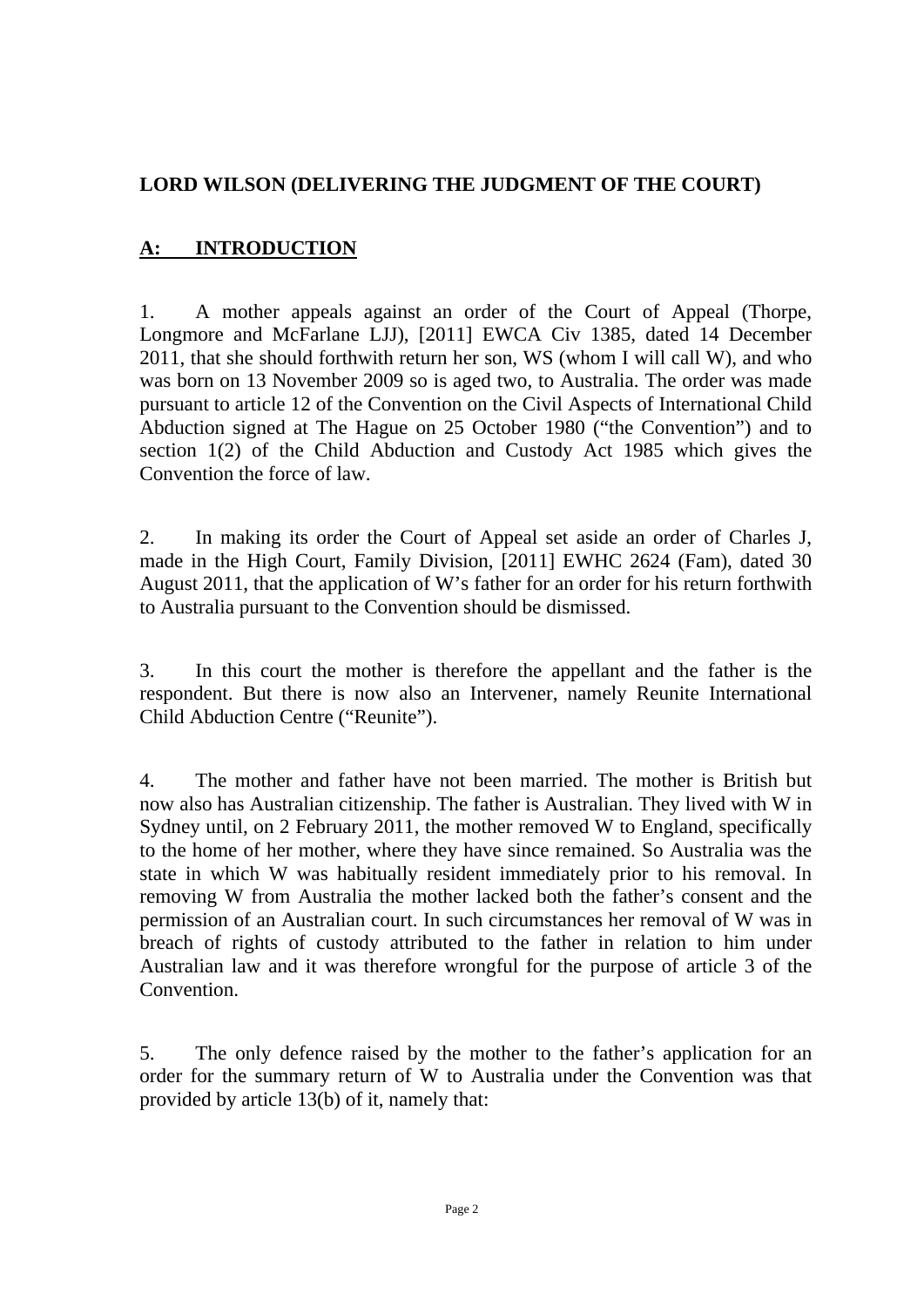"there is a grave risk that his ... return would expose the child to physical or psychological harm or otherwise place the child in an intolerable situation."

Statistics published by the Permanent Bureau of the Hague Conference on Private International Law indicate that article 13(b) provides the defence against an order for summary return which succeeds more often than any other: see "A Statistical Analysis of Applications made in 2008 under the 1980 Hague Convention", Lowe and Stephens, Cardiff Law School/The Permanent Bureau. Technically the establishment by a respondent of the grave risk identified in article 13(b) confers upon the court only a discretion not to order the child's return. In reality, however, it is impossible to conceive of circumstances in which, once such a risk is found to exist, it would be a legitimate exercise of the discretion nevertheless to order the child's return: see *In re D (A Child) (Abduction: Rights of Custody)* [2006] UKHL 51, [2007] 1 AC 619, para 55 (Baroness Hale).

6. Nine months ago, in *In re E (Children) (Abduction: Custody Appeal)* [2011] UKSC 27, [2012] 1 AC 144, this court delivered a judgment in which it attempted to set out in clear terms the proper approach to a defence under article 13(b). It held, at paras 31 and 52, that the terms of the article were plain; that they needed neither elaboration nor gloss; and that, by themselves, they demonstrated the restricted availability of the defence. The court did not expect so soon to entertain a second appeal about the effect of article 13(b). It granted permission for the bringing of the present appeal largely out of provisional concern that, by the judgment delivered by Thorpe LJ (with which Longmore and McFarlane LJJ agreed), the Court of Appeal had expressed what it called "the crucial question" in terms which arguably represented not only a fresh gloss on the meaning of the article but one which happened to run directly counter to this court's analysis of its meaning in *In Re E.* Following announcement of this court's grant to the mother of permission to appeal, Reunite made its application for permission to intervene. In explaining the basis of its application, Reunite expressed identical concern about the Court of Appeal's formulation of "the crucial question"; and it postulated the risk of confusion about the proper approach to a defence under article 13(b) in the absence of clarification by this court.

#### **B: THE CONDUCT OF THE PARTIES**

7. In her evidence, which, in that Charles J did not receive oral evidence, was only in writing, the mother sought to explain in great detail why, as she alleged, her life with the father in Sydney had become so intolerable that on 2 February 2011 she had returned, with W, to her country of origin. In doing so she made a large number of serious allegations against the father; but she linked her allegations against the father with important evidence about the state of her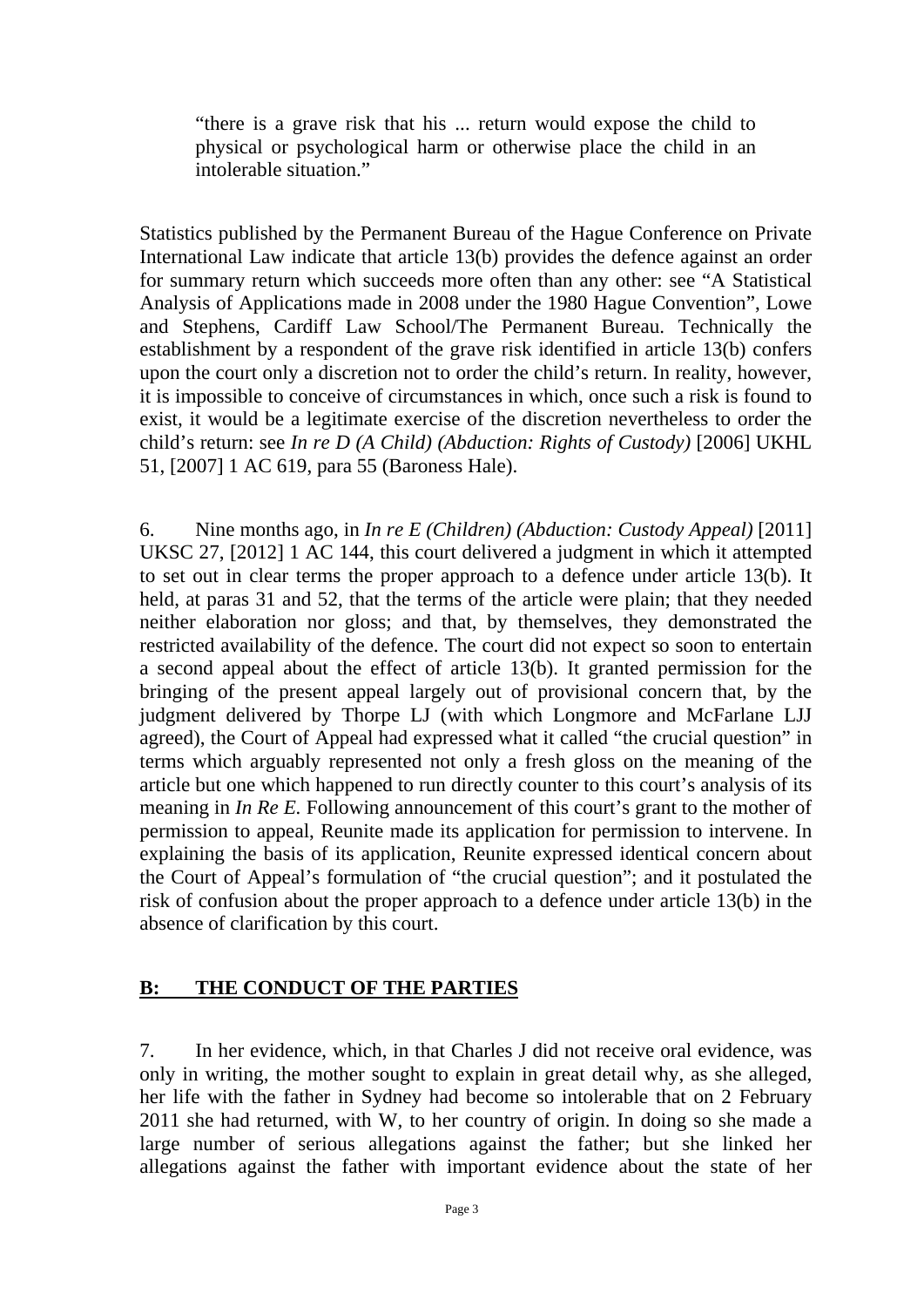psychological health while she had been living in Australia. One of the unfortunate features of the proceedings in the Court of Appeal seems to this court to have been an erroneous assumption that the mother's allegations against the father were in effect entirely disputed and thus that, in the absence of oral evidence, an assessment of their truth had lain beyond the judge's reach. In fact, however, the careful study by Charles J of the witness statements, and in particular of about 300 text messages and emails passing between the parents from January until June 2011, which were attached to them, revealed that a number of important allegations made by the mother against the father were admitted or at least, in the light of what he had said in the texts and emails, could not, as his counsel had conceded, realistically be denied.

8. It was in 2005 that, with her British husband, the mother had gone to live in Australia. They were both nurses; indeed the mother has specialist qualifications in cancer and palliative care. They had no children; separated in 2007; and were divorced in Australia in 2008. In October 2008 the mother began her cohabitation with the father.

9. It is agreed that, at an early stage in their relationship, the father informed the mother that between 1994 and 1998 he had been a heroin addict and had contracted Hepatitis C. Unfortunately the beginning of their relationship, and of the mother's pregnancy in February 2009, was a period of impending financial disaster for the father; and in May 2009 his import business finally collapsed with massive debts. Indeed the father's mother had offered her house as security for the debts and ultimately, a few months after the mother's departure, his mother reluctantly accepted the need for her house to be sold; she now occupies rented accommodation. Following the collapse of his business the father found poorly paid work as an estate agent. From then onwards he contributed little to the parents' finances and the burden of meeting their household expenditure fell largely on the mother who, other than for several months following W's birth, was working as a specialist clinical nurse in Sydney. But the parties got into debt; and the mother still remains liable to an Australian bank in a sum equal to about £8000.

10. It is agreed that the father's grave financial problems led to serious alcohol and drug relapses on his part during the two years from early in 2009 until the mother's departure. The extent of his relapses is formally in issue but his emails to the mother impel a conclusion that his formal admission in a witness statement of alcohol abuse only on several occasions and of use of cocaine only on three occasions during that period is far from frank.

11. The texts and emails begin in January 2011 when the relationship between the parents was breaking down. The father's messages to the mother on 13 January 2011 to "get fucked, bitch" and "I'll ... belt ya" were sent when, in fairness to him,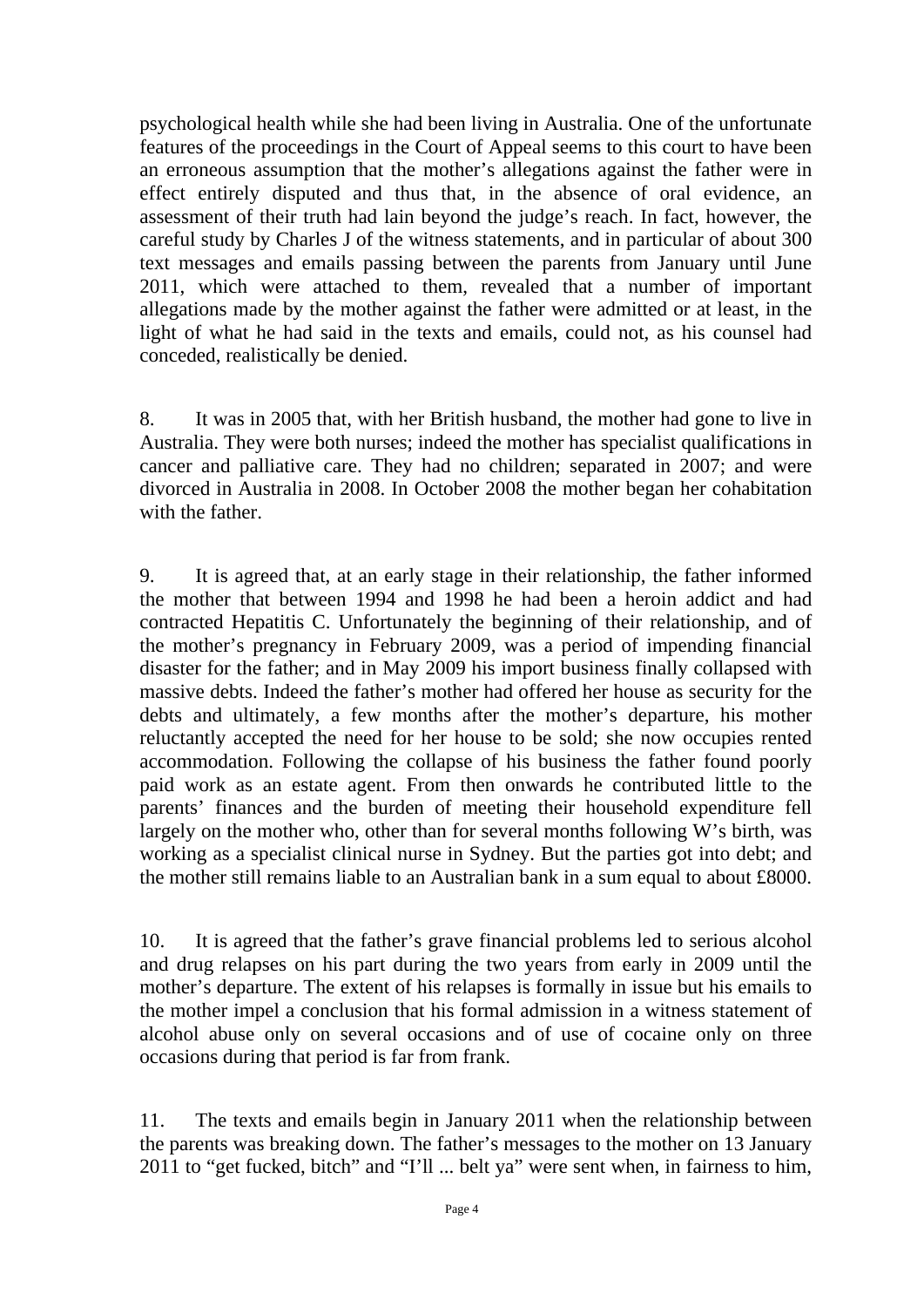he may not have been fully in control of his faculties. On the following day he wrote that he had made terrible mistakes. On 18 January he offered to submit to drug-testing. On any view the evening of 19 January was a crucial day in the breakdown. The mother contends that she found the father injecting himself in the car in their garage and that such was the reason why, as is agreed, she called the police and told him not to enter their flat again. The father admits only that he had been out drinking that day. But, in some of his 14 texts sent to the mother that day, the father offered to go to meetings of Alcoholics Anonymous and/or Narcotics Anonymous every night if necessary; pleaded for another chance; asked for forgiveness and threatened to kill himself. A month later, from England, the mother wrote to the father:

"Those last few weeks in Sydney were literally hell. I was terrified and devastated as well as penniless. You left me with not even enough money to buy nappies for [W]... But you managed to get cash from your credit cards to buy drugs... Even the birth of your son was never enough to stop you drinking and using drugs... That night I found you using in the garage you could have come upstairs and done anything to us – that is why I called the police. [W] deserves to be safe and so do I."

The father's reply was:

"I understand all that but I still need my family and my son needs his father."

12. On 27 January 2011 the Australian police obtained on the mother's behalf, without formal notice to the father, an Apprehended Violence Order in the local court. It is analogous to our non-molestation order. On 30 January they served it on the father and, during the following three days until the mother's departure, he was not in significant breach of it.

13. In addition to the incontrovertible evidence before Charles J about the father's substantial descent into abuse and his inability to make a proper financial contribution to the family, there were allegations by the mother of occasions of serious violence on the part of the father towards her (including a threat to kill her) and counter-allegations of violence on her part towards him.

14. The text and email traffic between February and June 2011 demonstrated to Charles J not only how hurt the mother had been by the collapse of her relationship with the father but how desolate he had been as a result of the mother's removal,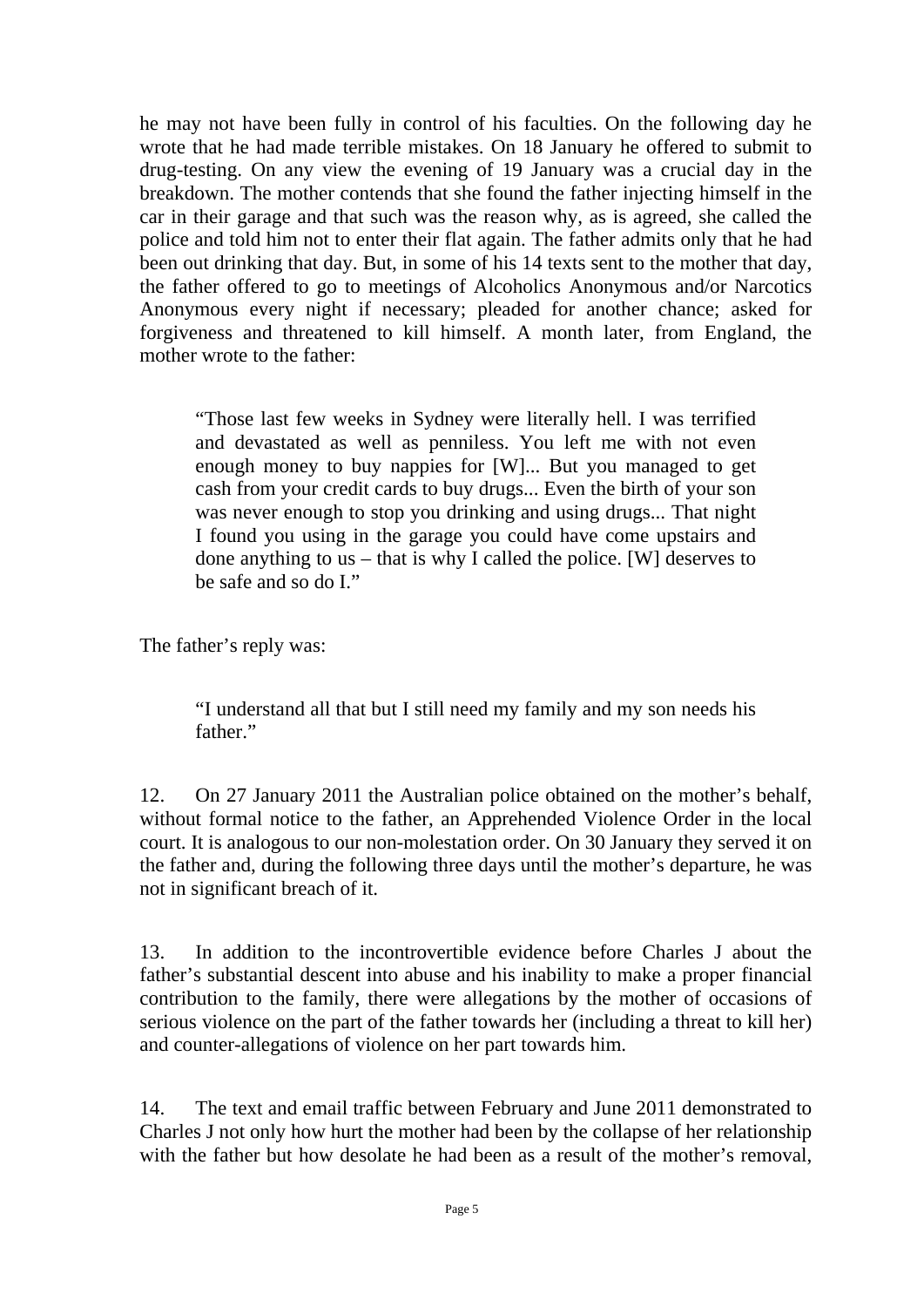with W, to England. Although it was inappropriate – as well as impossible - for the judge to make any assessment of his qualities as a parent, the father's love for W as well as for the mother and his pain at their loss were manifest. On 26 May 2011 he told the mother that he had driven to The Gap, which is Sydney's equivalent of our Beachy Head, and had come as close as ever to committing suicide; and, in evidence, he confirmed that he had indeed genuinely contemplated suicide. Understandably the father also demonstrated anger. On 27 June, following receipt of the mother's first witness statement, he wrote to her that he was constantly on the edge of a nervous breakdown. He also wrote:

"Who are you to decide that I am no longer eligible to be in [W's] life. I hate you. You are evil. I want a court-ordered mental health assessment for you when you're back. I don't want you hurting my son. Awful despicable evil person."

15. Also before Charles J were numerous emails to the mother from the father's father, his mother and his sister, and copies to her of emails from them to the father himself, all sent during the months following the mother's departure. They expressed unequivocal sympathy for the mother's plight in Australia in the light of the father's condition and at length lamented his renewed descent into addiction. When, however, the mother attached their emails to a witness statement, the father's mother and sister signed statements in which they protested that she had substantially misled them about the extent of his problems.

## **C: THE MOTHER'S PSYCHOLOGICAL HEALTH**

16. The mother put before Charles J letters from Dr McGrath, her GP in Sydney. Dr McGrath wrote that the mother had been her patient since January 2007; that she had then prescribed anti-depressant medication in order to combat the mother's anxiety and depression related to separation from her husband; that the mother had continued to take the medication until (as the mother was to clarify in her evidence) she became pregnant in February 2009; that she had seen the mother on 24 January 2011 when she was tearful and agitated; and that, in the light of the mother's depression, which in her opinion might easily recur in a stressful situation, she considered that her health would suffer greatly if she was required to return to Australia.

17. But the mother put in further medical evidence of a feature which is highly unusual in applications under the Convention. It was to the effect that the mother had had extensive psychotherapy in Australia. The evidence, in the form of a report by Ms MacKenzie, a psychologist, was that, from June 2010, she had seen the mother face-to-face on eleven occasions in order to address her chronic anxiety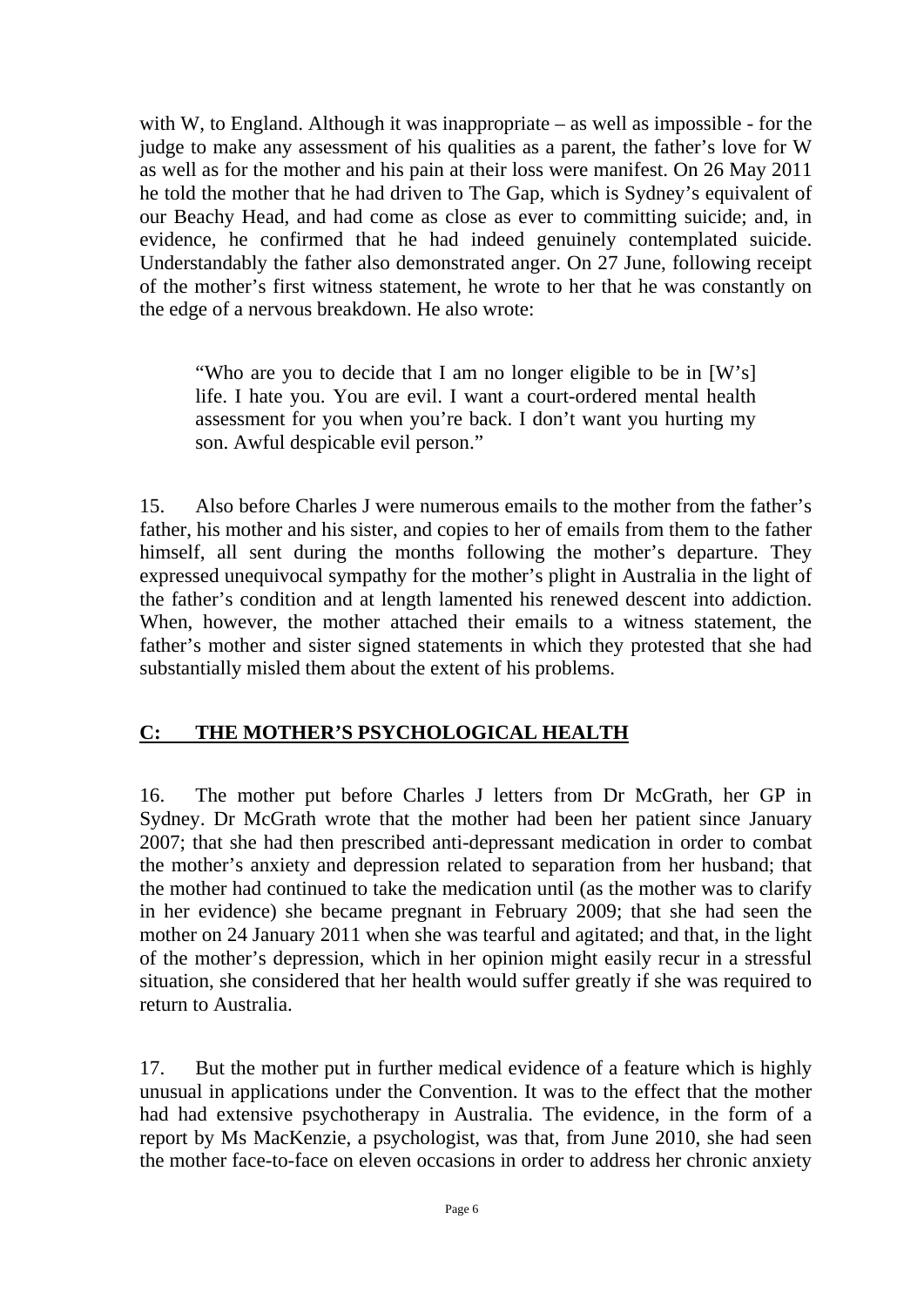symptoms and to offer her cognitive behavioural therapy and supportive interpersonal therapy; and that, following the mother's removal to England, she had conducted nine further sessions of counselling with her by telephone.

18. Charles J was understandably critical of Ms MacKenzie for stating as facts the allegations about the father which the mother had made to her and indeed for venturing even a provisional clinical opinion about him. But Ms MacKenzie's professional conclusions about the mother, born of extensive attendance upon her, remained of great relevance. She wrote that, from childhood, the mother had had an underlying and chronic anxiety condition; that she was subject to panic attacks; that she had seen the mother unravel; that the mother's affect of fear overwhelmed her; that fear of the father's mental instability, added to the stress of isolation in Australia from her family, might well undermine the mother's capacity to hold herself together; that her likely clinical depression could diminish her secure attachment to W; and that, in that (so Ms MacKenzie said) the father was capable of being impulsive and dangerous towards her, the mother would be in a constant state of hypervigilance, this being the very condition which would trigger an anxiety state. Ms MacKenzie wrote:

"Should [the mother] be forced to return to Australia, I am concerned her anxiety will become crippling."

19. There was to be still more evidence about the mother's psychological health: see para 25.

#### **D: THE PRELIMINARY ISSUE**

20. In *In re E* this court said:

"36. There is obviously a tension between the inability of the court to resolve factual disputes between the parties and the risks that the child will face if the allegations are in fact true. [Counsel] submits that there is a sensible and pragmatic solution. Where allegations of domestic abuse are made, the court should first ask whether, if they are true, there would be a grave risk that the child would be exposed to physical or psychological harm or otherwise placed in an intolerable situation. If so, the court must then ask how the child can be protected against the risk. The appropriate protective measures and their efficacy will obviously vary from case to case and from country to country... Without such protective measures the court may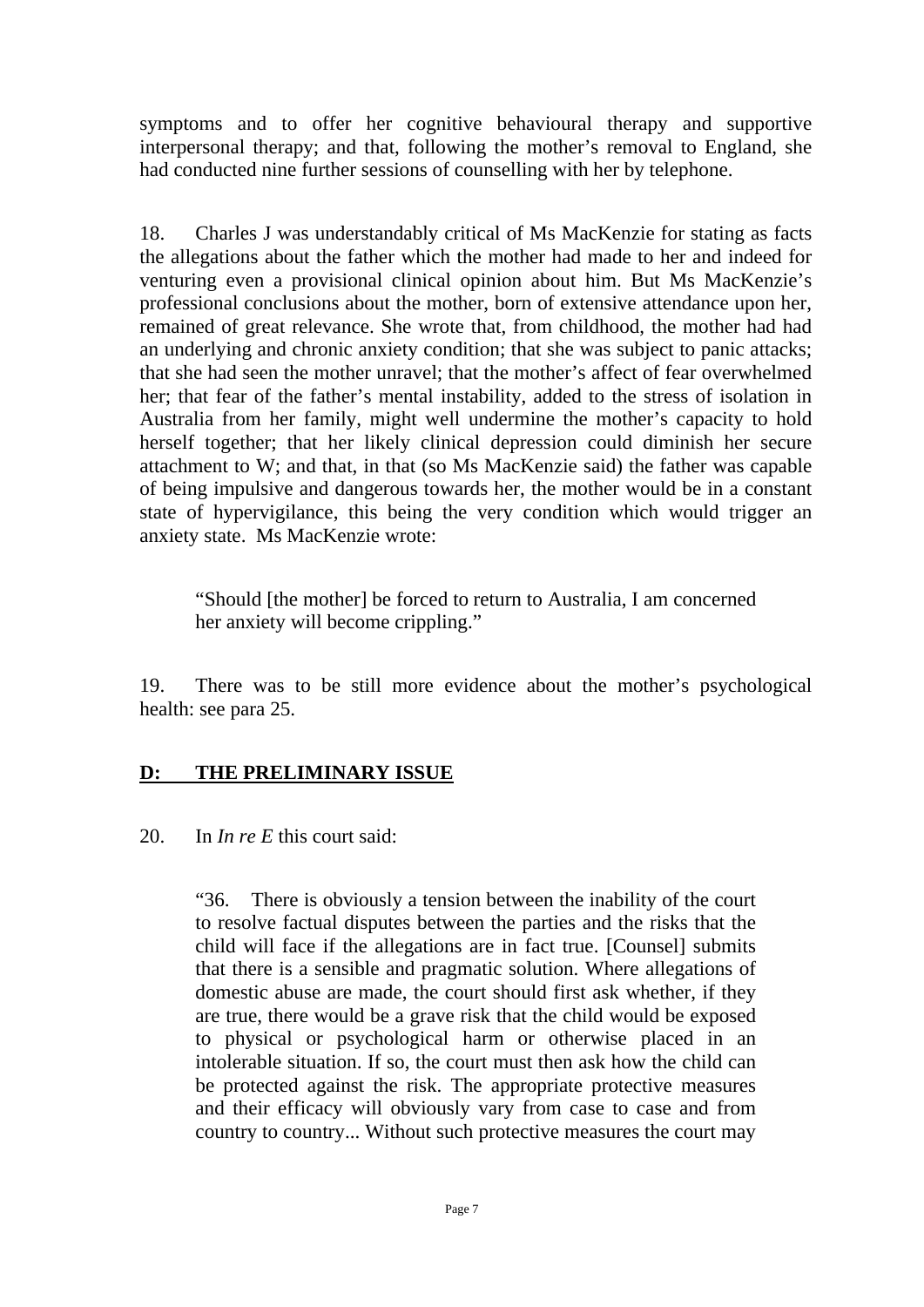have no option but to do the best it can to resolve the disputed issues."

21. Among directions given by consent on 30 June 2011 in the father's application for an order under the Convention, issued 15 days earlier, Coleridge J appointed a hearing on 27 July 2011

- "(a) for consideration of whether, taken at their highest, the allegations made by the mother would come within the article 13(b) exception having regard to the proposed undertakings/protective measures;
- $(b)$  ...
- (c) subject to the court's conclusion as to (a)... above, [for] summary disposal or directions to enable a further hearing with such oral evidence as the court considers appropriate to take place."

22. At first sight the direction appears to be a reasonable attempt by counsel, endorsed by Coleridge J, to follow the guidance set by this court in *In re E*. It met, however, with criticism both by Charles J and, in arrestingly vehement terms, by Thorpe LJ, who observed that it had "bedevilled" the hearing before Charles J and that, if a practice of making such a direction had arisen, it should be "immediately stifled". Although this court is less clear that the direction had any such dramatic ill-effects, it accepts that, for two reasons, to both of which Charles J referred, it would have been better for the direction not to have been given. First, at a general level, the approach commended in *In re E* should form part of the court's general process of reasoning in its appraisal of a defence under the article and does not require formal identification as a preliminary point. Second, and more importantly, the guidance given in para 36 of *In re E* relates to factual "disputes" and to resolution of the "disputed" issues. At the time of the hearing before Coleridge J, prior – among other things - to the adduction by the mother of any medical evidence, counsel may well have supposed that all the material to be relied on by the mother in aid of her defence would be disputed. Such a supposition may have endured long after the invalidity of it should have been recognised; and, as we will demonstrate, it seems to have lulled even the Court of Appeal into considering the defence as resting merely on disputed allegations by the mother, albeit as countered, in its view, by adequate protective measures offered by the father.

#### **E: THE FURTHER EVIDENCE**

23. On 28 July 2011 Charles J adjourned the hearing until 30 August 2011. He did so because he considered that in two respects he needed further evidence. The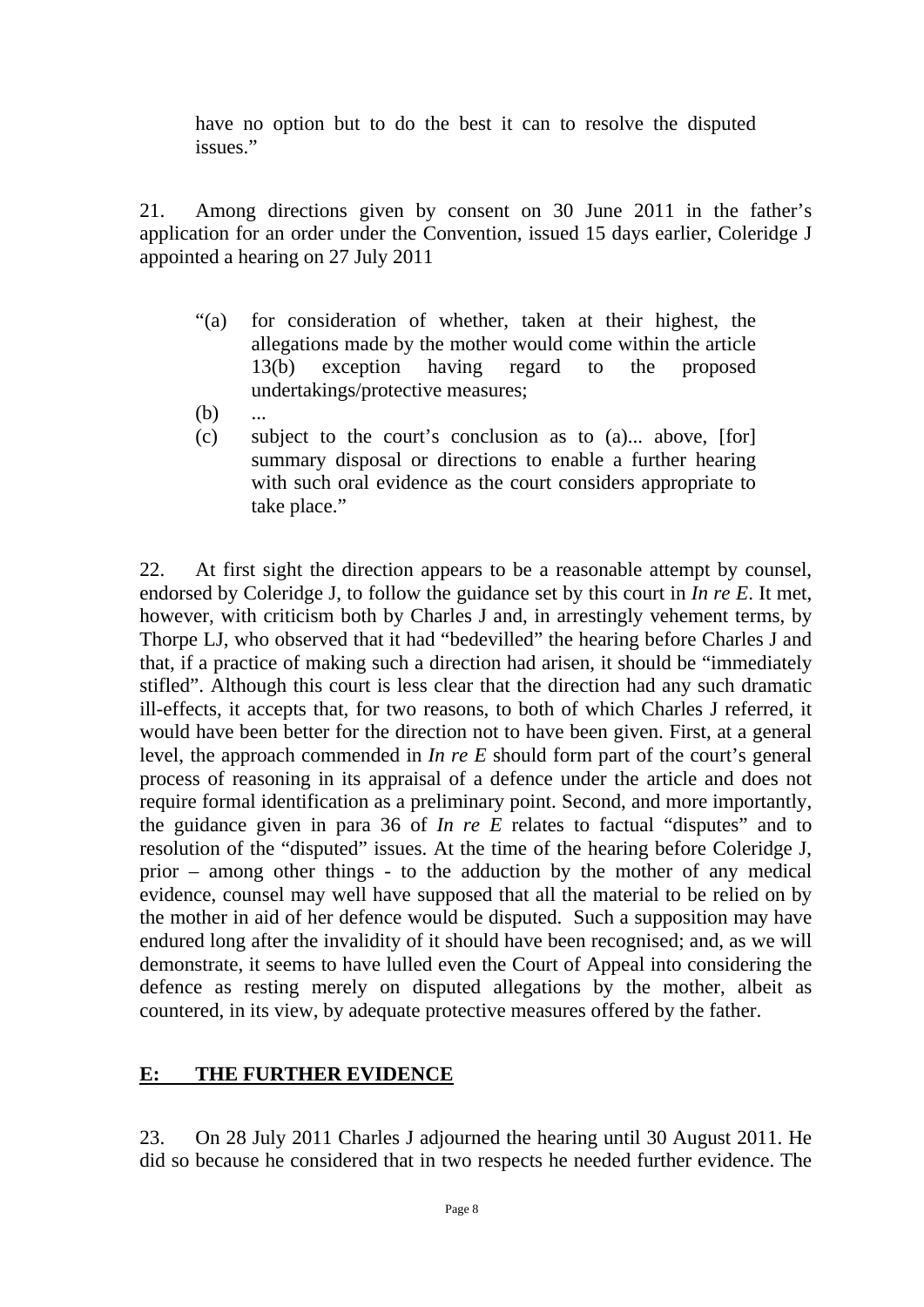first was a more detailed presentation by the father of the "practical and financial safeguards which would be available to the mother and [W] in the event of their return to Australia". The second was a report by a psychiatrist, to be instructed by both parties, upon:

"(i) the mother's current psychiatric or psychological condition;

(ii) the psychiatric or psychological impact on the mother of a return to Australia;

(iii) what if any protective measures, such as psychological interventions, accommodation the address of which was unknown to the father, support from the mother's close family, or any other measure, would it be necessary to put in place to safeguard the effect on the mother's mental health of a return to Australia?"

24. At the adjourned hearing on 30 August 2011 the father duly put forward, by undertakings, a comprehensive raft of measures suggested to be protective of the mother and W in the event of a return to Australia. He undertook to pay for their flights and, in advance of their return, to deposit a sum which would cover the rent of their reasonable accommodation for two months. Additionally, until an Australian court should otherwise order, he undertook

- (a) to make a specified contribution towards their further rent and by way of periodical payments for W;
- (b) to comply with the terms of the Apprehended Violence Order, which had been expressed to continue until 27 January 2012;
- (c) not to remove W from the mother's care save for the purpose of any agreed contact with him;
- (d) not to approach within 250 metres of their accommodation save as might be agreed in writing for the purpose of any contact with W; and
- (e) not to seek to contact the mother save through lawyers.

The father further undertook to lodge a signed copy of his undertakings with his local family court in advance of the return of the mother and W.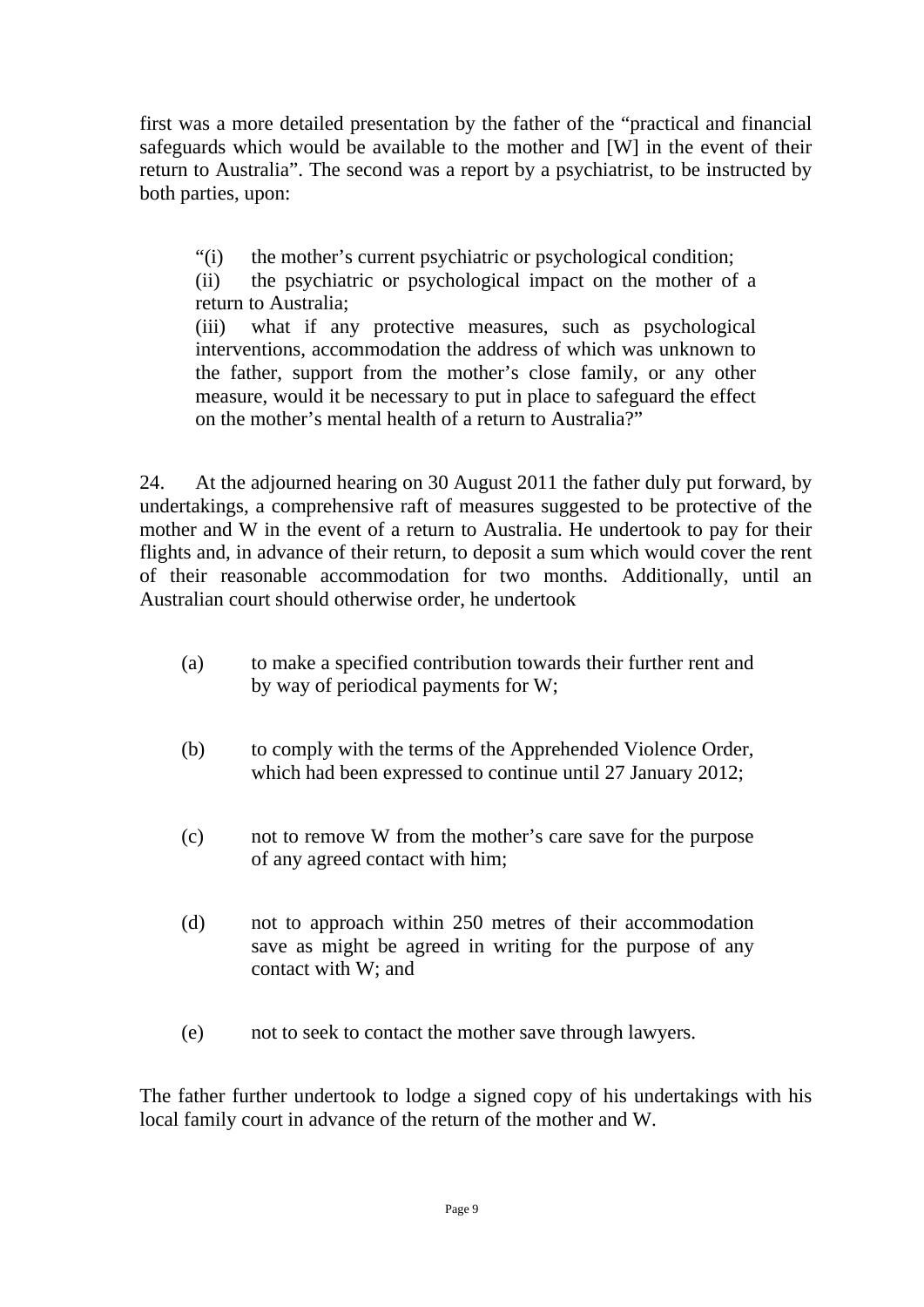25. The jointly instructed psychiatrist was Dr Kampers who interviewed the mother and wrote a report dated 10 August 2011. He suggested that, on the basis of the written evidence and of the long history which the mother gave him orally, much of which he set out, the mother had, when in Australia, suffered Battered Women's Syndrome, being a form of Post-Traumatic Stress Disorder, followed, after 19 January 2011, by an acute stress reaction. His report on the first point identified in the order of Charles J was as follows:

"[The mother's] current psychiatric and psychological condition is stable and healthy and she does not display any current features of depression, nor of Post-Traumatic Stress Disorder. Her symptoms of acute stress have resolved."

His report on the second point identified in the order was as follows:

"The likely psychiatric and psychological impact on [the mother] of a return to Australia is significant and severe. The source of her stress ([the father]) is in Australia. Contact with this source of stress (re-exposure to [him]) puts her at risk for further Acute Stress and Post-Traumatic Stress. She has a prior history of anxiety and depression which not only lowers her threshold for acute stress and Post-Traumatic Stress but also increases the likelihood of a recurrence of her anxiety and depression."

26. The case has proceeded on the basis that Dr Kampers failed to address the question which represented the third point identified in the judge's order. We are not convinced, however, that he failed to do so. For, following his reports on the first and second points, he referred to the need for a partner's abuser to undergo specialised counselling; observed that, given that both alcohol and drug addictions figured in his history, the father should also be treated for them; and concluded by saying "the most protective measure would be psychological intervention for the father, as detailed". We think therefore that there are grounds for concluding that Dr Kampers' answer to the judge's question about necessary "protective measures such as psychological interventions..." was that it was necessary for the father to get treatment. We accept, however, that Dr Kampers could more clearly have addressed the question. Following receipt of the report, neither side asked him to clarify his answer to it; indeed they joined in telling him that he was no longer required to attend the adjourned hearing. The decision on behalf of the father not to ask him to clarify his answer was tactical; and the decision on behalf of the mother was at any rate partly tactical. Each was apparently fearful of collecting an unhelpful response. But the burden of establishing her defence rested upon the mother; and her advisers were – perhaps – taking a substantial risk in choosing not to ask Dr Kampers to do so. The parties might also have anticipated that, at the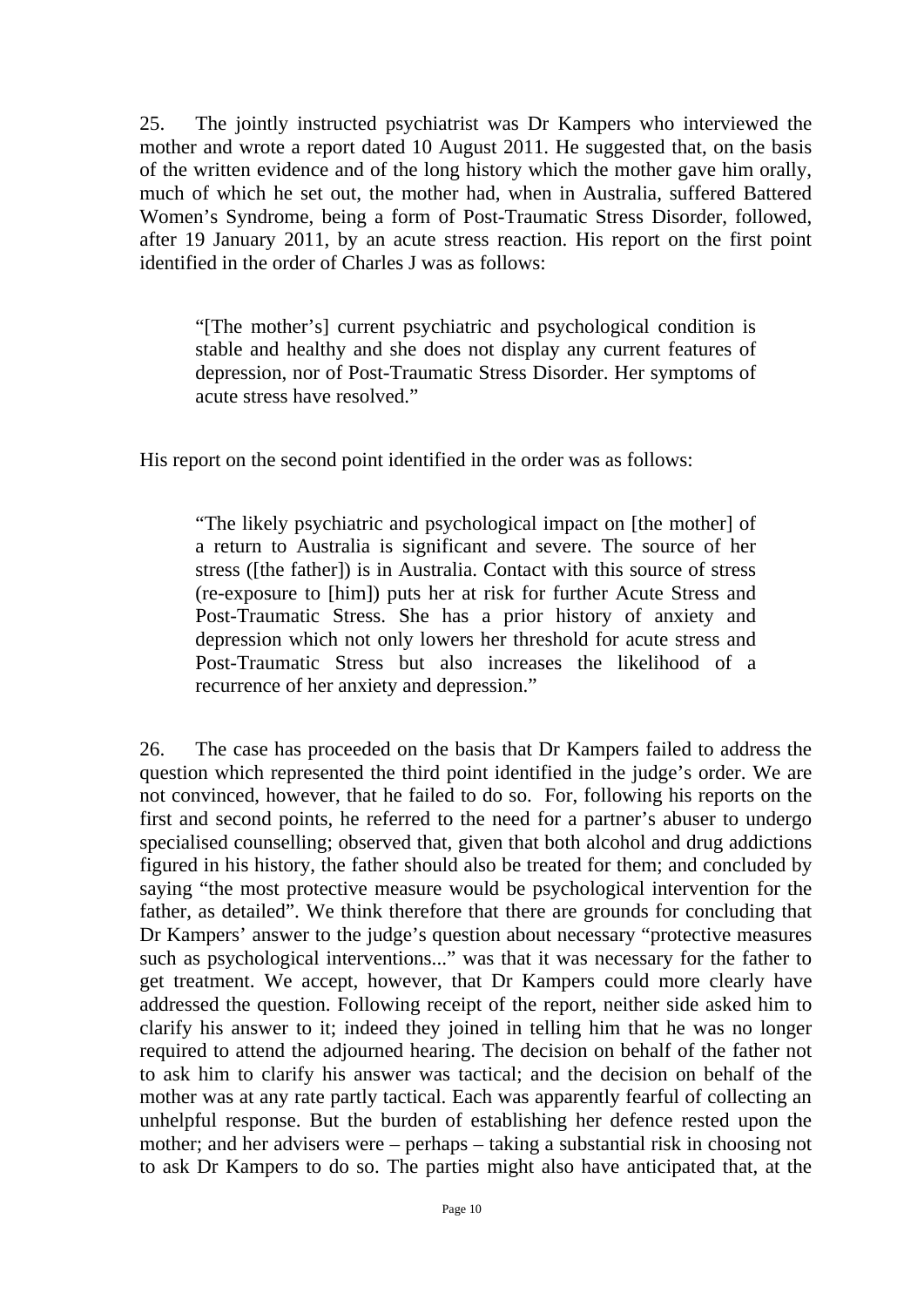adjourned hearing, Charles J would insist upon an immediate and clearer answer by Dr Kampers to his question, for example by email. In the event the judge did not insist on it but expressed regret about the absence of Dr Kampers from court.

### **F: SUBJECTIVE PERCEPTIONS**

27. In *In re E* this court considered the situation in which the anxieties of a respondent mother about a return with the child to the state of habitual residence were not based upon objective risk to her but nevertheless were of such intensity as to be likely, in the event of a return, to destabilise her parenting of the child to the point at which the child's situation would become intolerable. No doubt a court will look very critically at an assertion of intense anxieties not based upon objective risk; and will, among other things, ask itself whether they can be dispelled. But in *In re E* it was this court's clear view that such anxieties could in principle found the defence. Thus, at para 34, it recorded, with approval, a concession by Mr Turner QC, who was counsel for the father in that case, that, if there was a grave risk that the child would be placed in an intolerable situation, "the source of it is irrelevant: eg, where a mother's subjective perception of events lead to a mental illness which could have intolerable consequences for the child". Furthermore, when, at para 49, the court turned its attention to the facts of that case, it said that it found "no reason to doubt that the risk to the mother's mental health, whether it be the result of objective reality or of the mother's subjective perception of reality, or a combination of the two, is very real".

28. In the present proceedings considerable reference was made to the mother's subjective perceptions both of past events and – no doubt linked yet importantly different – of future risks. It began in the interlocutory judgment, [2011] EWHC 2625 (Fam), dated 28 July 2011, in which Charles J twice referred to the mother's "perception" of the father's attitude and likely reaction.

29. In his substantive judgment dated 30 August 2011 Charles J sought faithfully to follow the guidance given by this court at para 36 of its judgment in *In re E,* set out in para 20 above. Thus

- (a) he began by *assuming* that the mother's allegations against the father were true;
- (b) he concluded that, on that *assumption*, and in the light of the fragility of the mother's psychological health, the protective measures offered by the father would not obviate the grave risk that, if returned to Australia, W would be placed in an intolerable situation; so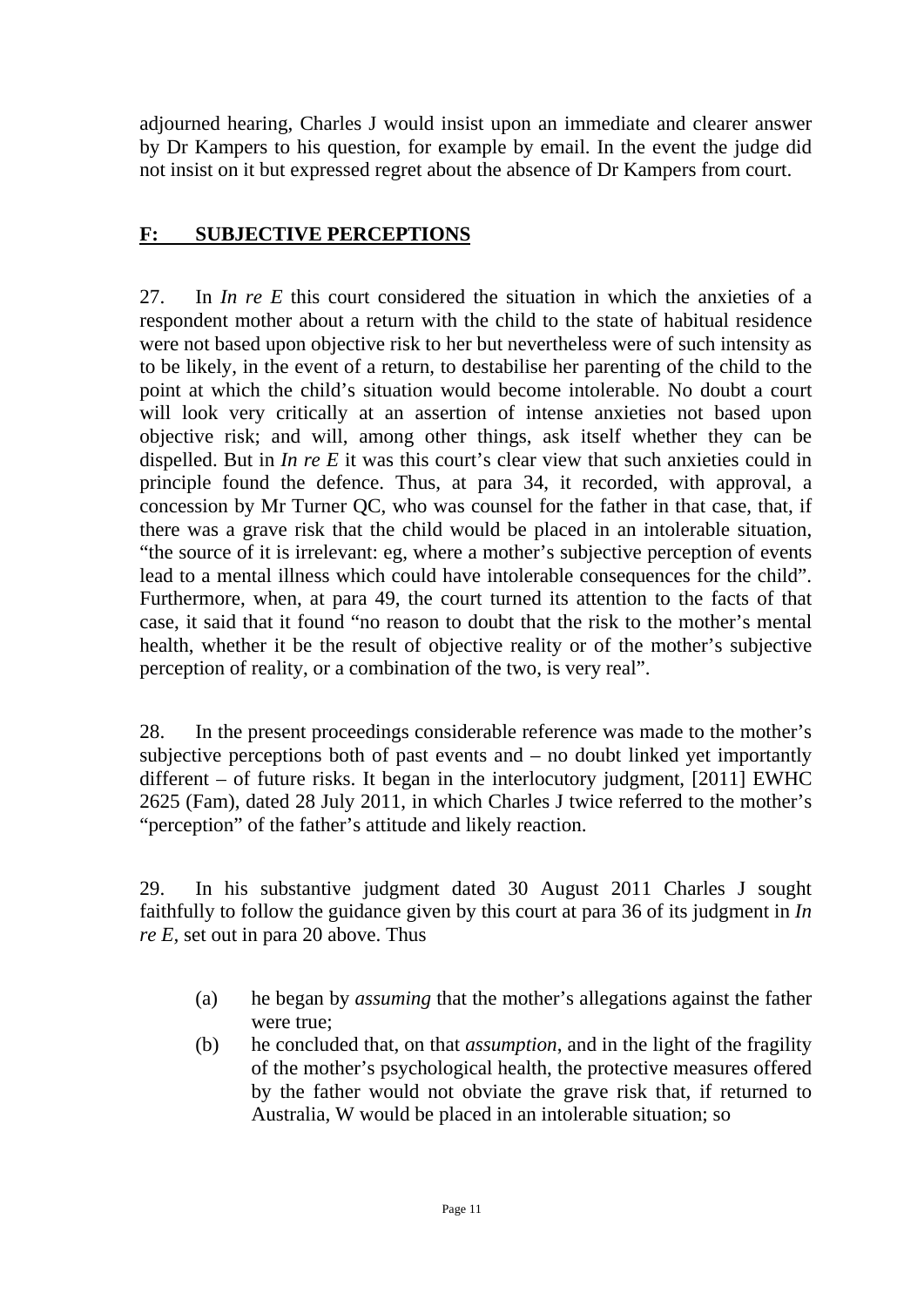- (c) he proceeded to consider, as best he could in the light of the absence of oral evidence and the summary character of the inquiry, whether the mother's allegations *were* indeed true; and
- (d) following a careful appraisal of the documentary evidence, including the mass of emails between the parents, he concluded that, as counsel for the father had been constrained to acknowledge, the mother had "made out a good prima facie case that she *was* the victim of significant abuse at the hands of the father" (italics supplied).

In the light of his conclusion at (d), which on any view was open to him, it seems to us that it was unnecessary for Charles J to have continued to address the mother's subjective perceptions. For the effect of his conclusion was that the mother's anxieties were based on objective reality. So it added nothing for him to refer, as in effect he did in three separate paragraphs of his substantive judgment, to the mother's "genuine conviction that she has been the victim of domestic abuse", by which he implied that she was convinced about something that might or might not be true.

30. The only reference by the Court of Appeal to the history between the parents was in the judgment of Thorpe LJ as follows:

"4. The parents' relationship was a stormy one and, on the mother's case, the father behaved very badly towards her. In January 2011 the mother called the police who took out an Apprehended Domestic Violence Order against the father on 27 January."

There was no reference in his judgment to:

- (a) the father's descent into alcohol abuse;
- (b) his descent back into drug abuse;
- (c) the absence of evidence that he had surmounted these problems;
- (d) the likely effect of them on his ability to comply with Australian court orders and, to which Charles J had referred, the possible need for the mother to take enforcement proceedings;
- (e) his contemplation of suicide;
- (f) his failure to maintain the family properly;
- (g) the likely effect of his failure on the ability of the Australian courts to devise a secure financial foundation for the household of the mother, with child care responsibilities, in Australia;
- (h) the many admissions made by the father in the texts and emails;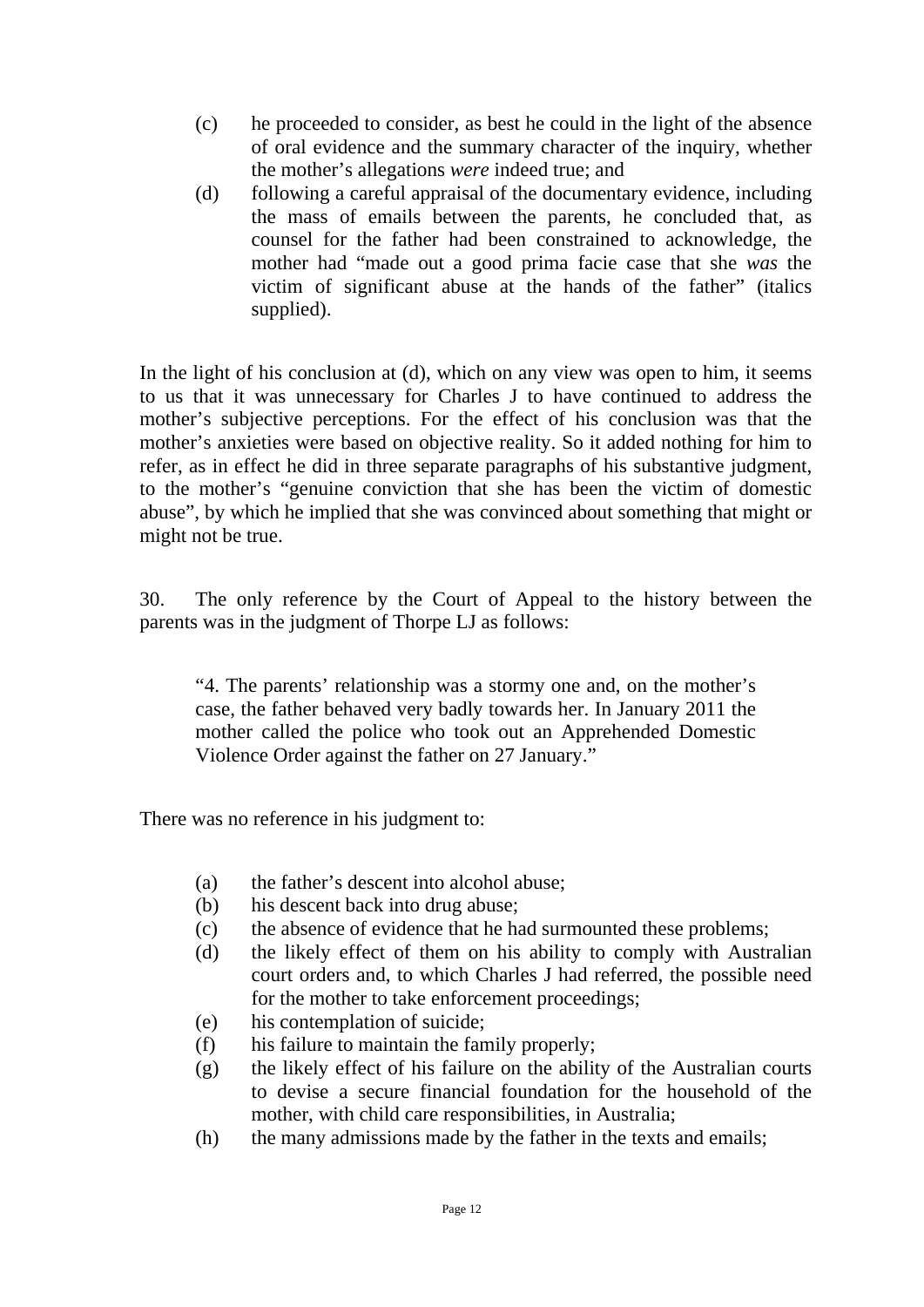- (i) the judge's finding, on the necessarily provisional basis, that the mother had indeed been the victim of significant domestic abuse at the hands of the father; and
- (j) the fact, to which Charles J had also referred, that, however effective the steps to be taken by the Australian courts to protect the mother, she and the father would probably need to have a degree of personal communication for the purposes of his contact with W and of her likely application for permission to remove him back to England.

31. Thus, with respect to them, the hard-pressed judges in the Court of Appeal made an entirely inadequate address of the mother's case. Instead they treated the foundation of her defence as being merely her subjective perception of risks which might lack any foundation in reality. Thus, in para 26 of his judgment, Thorpe LJ described the father's first ground of appeal as being that Charles J had erred in concluding that the effect of the judgment in *In re E* "was to raise the bar against applicants seeking a return order where the respondent relied on a subjective perception of the risks and consequences of return". We should add that Charles J had nowhere said that the effect of that judgment had been to "raise the bar" and we do not agree that it did so. Nor, for that matter, do we agree with the suggestion of Thorpe LJ in paras 34 and 36 that the judgment in *In re E* had been no more than a "restatement" of the law of the Convention: it was primarily an exercise in the removal from it of disfiguring excrescence. But, as we have shown in para 27 above, the court did recognise the possibility that a respondent's merely subjective perception of risks could, as a matter of logic, found the defence.

32. Unfortunately in the present case the Court of Appeal found difficulty in accepting that part of the decision in *In re E*.

#### 33. Thus Thorpe LJ said:

"43. Nor would I accept Mr Turner's submission that his recorded concession in paragraph 34 of the judgment in Re E is authoritive [sic] for the proposition that it is unnecessary for the court to weigh objective reality of asserted anxiety. The crucial question for the judge remained: were these asserted risk, insecurities and anxieties realistically and reasonably held in the face of the protective package the extent of which would commonly be defined not by the applicant but by the court?"

And Thorpe LJ added: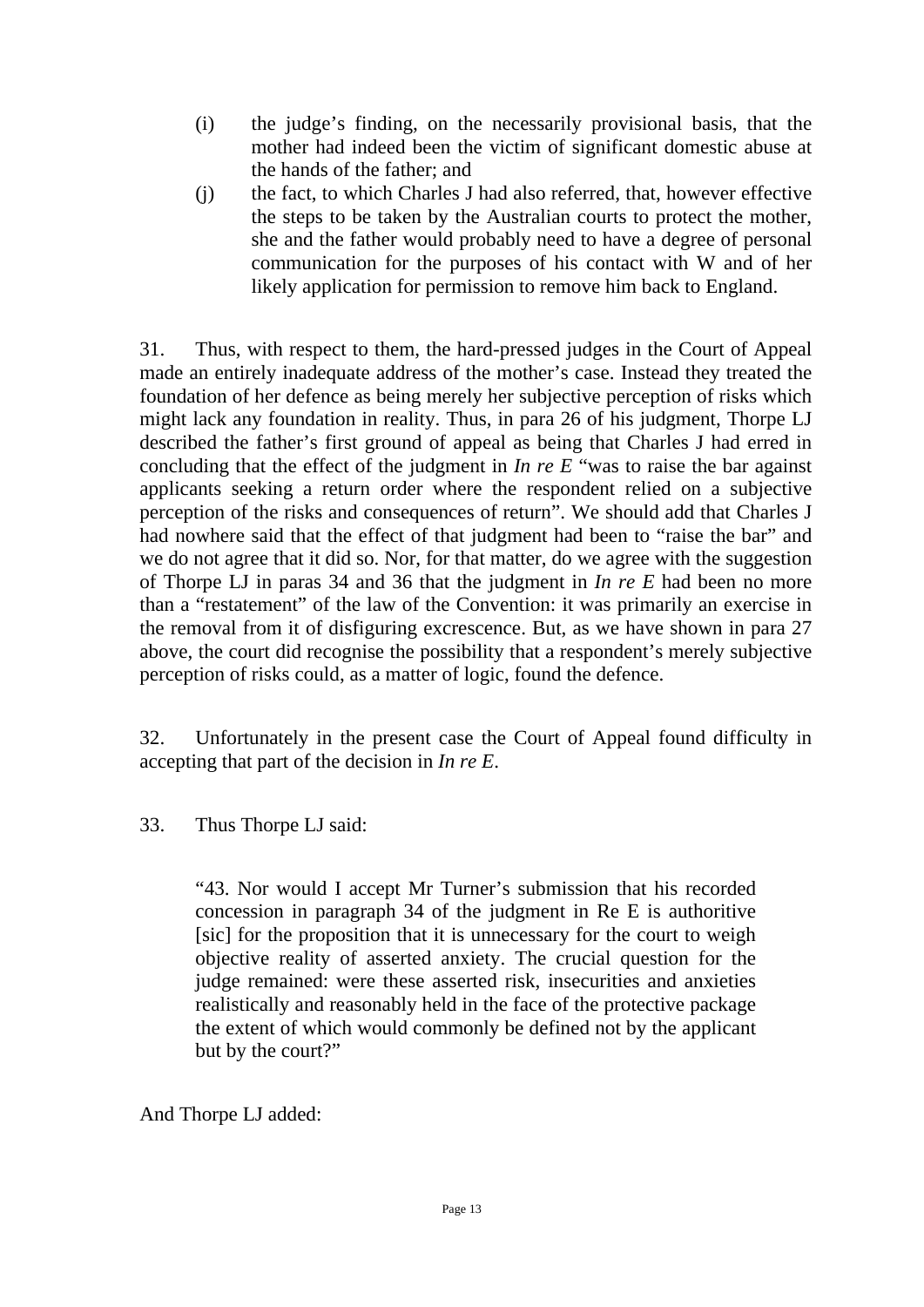"49. This is a paradigm case for a return order to achieve the objectives of the Convention. Although Mr Turner asserts that the effect of a respondent's clearly subjective perception of risks on return leading to an intolerable situation for the child is a permissible ground for refusing a return order he has been able to cite no reported case with that characteristic."

34. In the light of these passages we must make clear the effect of what this court said in *In re E*. The critical question is what will happen if, with the mother, the child is returned. If the court concludes that, on return, the mother will suffer such anxieties that their effect on her mental health will create a situation that is intolerable for the child, then the child should not be returned. It matters not whether the mother's anxieties will be reasonable or unreasonable. The extent to which there will, objectively, be good cause for the mother to be anxious on return will nevertheless be relevant to the court's assessment of the mother's mental state if the child is returned.

### **G: CONCLUSION**

35. As we have explained, the Court of Appeal failed to appreciate that the mother's fears about the father's likely conduct rested on much more than disputed allegations. Equally it paid scant regard to the unusually powerful nature of the medical evidence about the mother, in particular of her receipt of regular psychotherapy while in Australia. This conferred an especial authority on Ms MacKenzie's report, of which the court scarcely made mention. Overarchingly, however, it failed to recognise that the judgement about the level of risk which was required to be made by article 13(b) was one which fell to be made by Charles J and that it should not overturn his judgement unless, whether by reference to the law or to the evidence, it had not been open to him to make it. Charles J was right to give central consideration to the interim protective measures offered by the father. But his judgement was that, in the light of the established history between the parents and of the mother's acute psychological frailty for which three professionals vouched, they did not obviate the grave risk to W. It must have been a difficult decision to reach but, in the view of this court, it was open to him to make that judgement; and so it was not open to the Court of Appeal to substitute its contrary view. The fact that Charles J had not received oral evidence did not deprive his judgment of its primacy in that sense. The decision of the House of Lords in *In re J (A Child) (Custody Rights: Jurisdiction)* [2005] UKHL 40, [2006] 1 AC 80, concerned the Court of Appeal's reversal of a judge's discretionary dismissal of an application under the Children Act 1989 for a specific issue order that a child be summarily returned to Saudi Arabia. Baroness Hale, with whose speech all the other members of the committee agreed, said: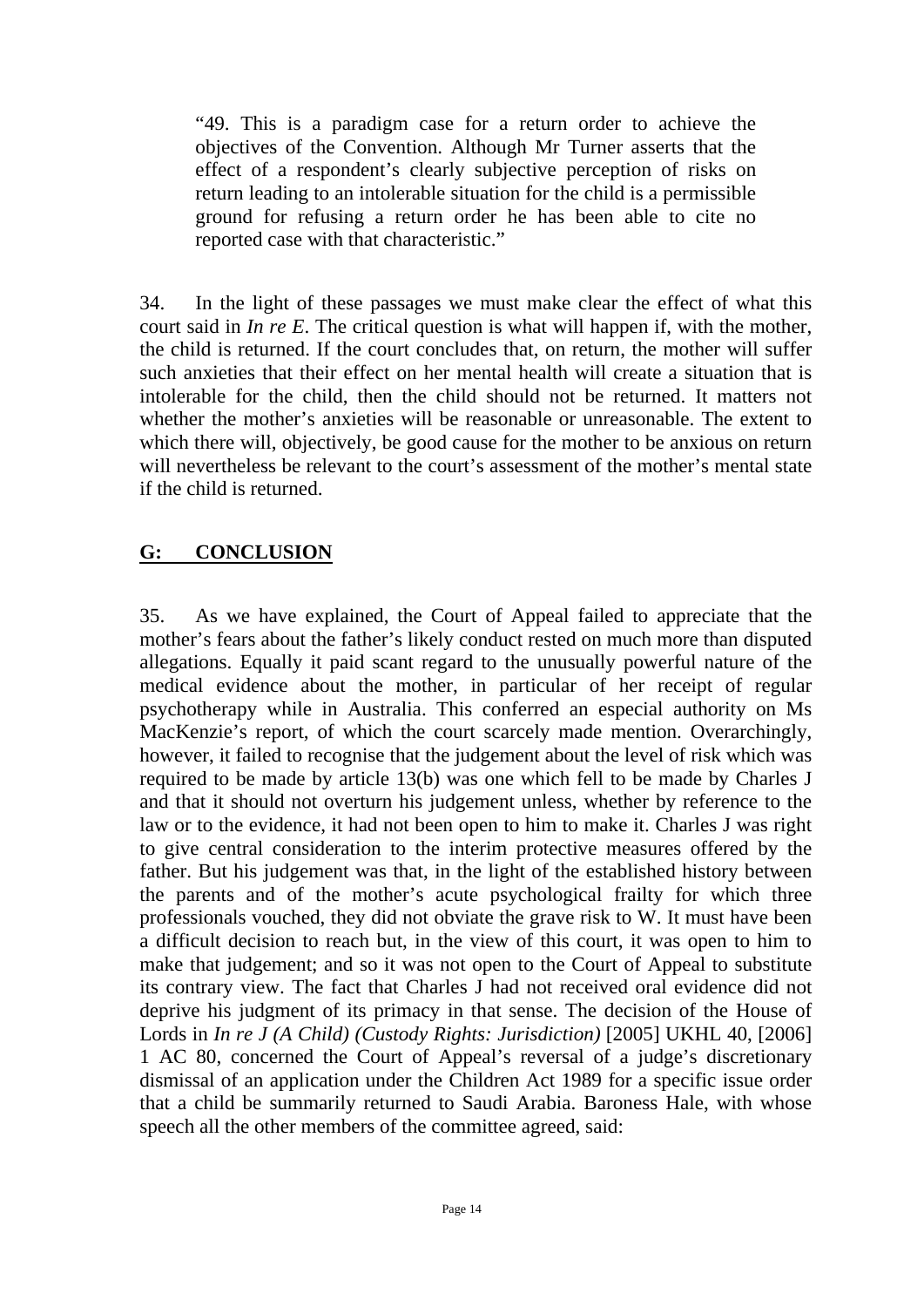"12...Too ready an interference by the appellate court, particularly if it always seems to be in the direction of one result rather than the other, risks robbing the trial judge of the discretion entrusted to him by the law. In short, if trial judges are led to believe that, even if they direct themselves impeccably on the law, make findings of fact which are open to them on the evidence, and are careful, as this judge undoubtedly was, in their evaluation and weighing of the relevant factors, their decisions are liable to be overturned unless they reach a particular conclusion, they will come to believe that they do not in fact have any choice or discretion in the matter. On that ground alone... I would allow this appeal."

36. This court allows the appeal and restores the order of Charles J.

### **H: POSTSCRIPT**

37. In *In re E* this court addressed a decision of the Grand Chamber of the European Court of Human Rights ("the ECtHR") which it understood had caused widespread concern and even consternation about such approach to the determination of an application under the Hague Convention as was necessary in order to avoid infringement of the rights of the child and/or of the parents under article 8 of the European Convention for the Protection of Human Rights and Fundamental Freedoms. The decision was *Neulinger and Shuruk v Switzerland* [2011] 1 FLR 122. In particular, as this court pointed out at para 21 of its judgment in *In re E*, the Grand Chamber had suggested, at para 139, that article 8 required the court to which an application under the Hague Convention was made

"[to conduct] an in-depth examination of the entire family situation and of a whole series of factors, in particular of a factual, emotional, psychological, material and medical nature, and [to make] a balanced and reasonable assessment of the respective interests of each person".

In *In re E*, building on helpful comments about the decision which had been made extrajudicially by the then President of the ECtHR, this court stressed, at paras 22 to 27, that it had been the very object of the Hague Convention to avoid an indepth examination of the child's future in the determination of an application for a summary order for return to the State of the child's habitual residence; that a properly careful determination of such an application did not equate to the in-depth examination described in para 139 of the judgment in the *Neulinger* case; that the reference to an in-depth examination should not be taken out of context and applied generally; and that it would be most unlikely that a proper application of